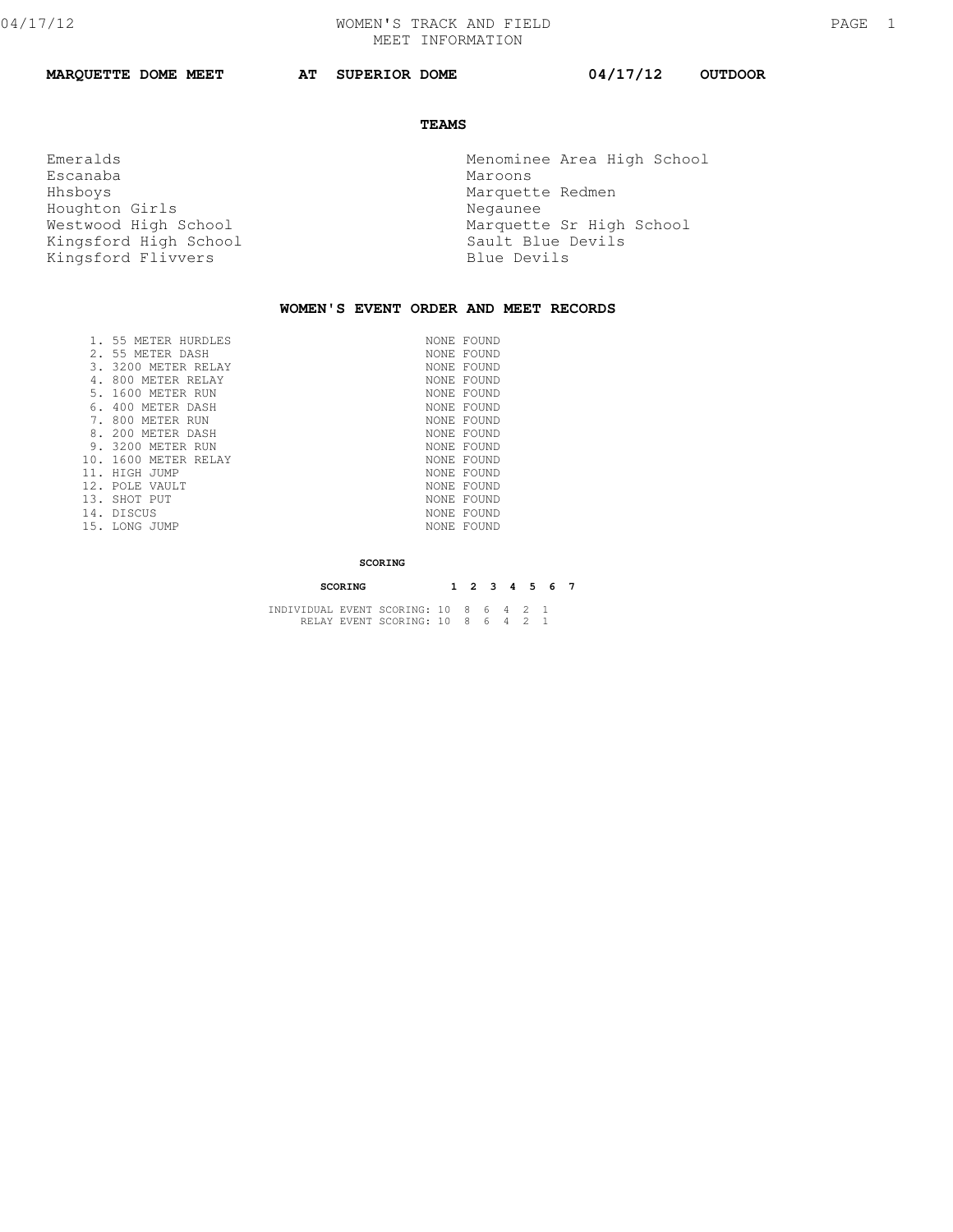**MARQUETTE DOME MEET AT SUPERIOR DOME 04/17/12 OUTDOOR** 

| *** FINAL SCORING ***         |       |                         |       |  |  |  |  |
|-------------------------------|-------|-------------------------|-------|--|--|--|--|
| 1. Marquette Sr High School   | 84.00 | 8. Emeralds             | 26.00 |  |  |  |  |
| 2. Houghton Girls             | 75.00 | 9. Westwood High School | 11.00 |  |  |  |  |
| 3. Menominee Area High School | 72.00 | 10. Marquette Redmen    | 0.00  |  |  |  |  |
| 4. Escanaba                   | 53.25 | 11. Kingsford Flivvers  | 0.00  |  |  |  |  |
| 5. Negaunee                   | 41.50 | 12. Hhsboys             | 0.00  |  |  |  |  |
| 6. Kingsford High School      | 36.00 | 13. Maroons             | 0.00  |  |  |  |  |
| 7. Sault Blue Devils          | 35.25 | 14. Blue Devils         | 0.00  |  |  |  |  |

## EVENT RESULTS

| 1. 55 METER HURDLES                                         | PRELIM 1 (FAT) | 1. Ashley Veale<br>2. Mackenzie Hietala<br>3. Abby Cowell<br>4. Rachel Anderson<br>5. Angel Flood                             | Negaunee<br>Houghton Girls<br>Menominee Area High School<br>Westwood High School<br>Kingsford High School                                                                                                                                                         | 09.66<br>10.29<br>10.71<br>10.76<br>NF                 |
|-------------------------------------------------------------|----------------|-------------------------------------------------------------------------------------------------------------------------------|-------------------------------------------------------------------------------------------------------------------------------------------------------------------------------------------------------------------------------------------------------------------|--------------------------------------------------------|
|                                                             | PRELIM 2 (FAT) | 1. Brooke Houle<br>2. Cassidy Rajala<br>3. Matty Anderla<br>4. Jodi Wizauer<br>5. Cassidy Henes<br>6. Jade Heliin             | Marquette Sr High School 10.22<br>Houghton Girls<br>Menominee Area High School<br>Menominee Area High School<br>Sault Blue Devils<br>Kingsford High School<br>Escanaba                                                                                            | 10.59<br>$10.84$<br>$11.22$<br>11.22<br>11.63<br>11.68 |
|                                                             | PRELIM 3 (FAT) | 1. Caitlin Hewitt<br>2. Jaelyn Jennings<br>3. Emily Feroni<br>4. Tori Healy<br>5. Kyra Niemi<br>6. Lauren Beversluis          | Westwood High School<br>Kingsford High School<br>Sault Blue Devils<br>Marquette Sr High School<br>Negaunee<br>Escanaba                                                                                                                                            | 10.11<br>10.86<br>10.98<br>11.40<br>11.51<br>NF        |
|                                                             | PRELIM 4 (FAT) | 1. Kira Fowler<br>2. Meredith Marlett<br>3. Caitlin Short<br>4. Sara Hammar<br>5. Jocelyn Morley<br>6. Brittni Beckman        | Houghton Girls<br>Escanaba<br>Escanaba<br>Marquette Sr High School<br>Negaunee<br>Sault Blue Devils<br>Emeralds                                                                                                                                                   | 09.68<br>10.52<br>10.68<br>11.44<br>11.70<br>12.46     |
|                                                             | FINAL<br>(FAT) | 6. Meredith Marlett                                                                                                           | Marquette Sr High School<br>Escanaba                                                                                                                                                                                                                              | 09.64<br>09.69<br>$09.87$<br>$10.30$<br>10.36<br>10.71 |
| 1. Houghton Girls<br>2. Negaunee<br>3. Westwood High School |                | 10.00<br>6.00                                                                                                                 | 12.00 4. Marquette Sr High School<br>5. Escanaba                                                                                                                                                                                                                  | 2.00<br>1.00                                           |
| 2. 55 METER DASH                                            | PRELIM 1 (FAT) | 1. Allia Stewart                                                                                                              | Menominee Area High School 07.98<br>2. Heather Johnston and Sault Blue Devils<br>3. Sheila Flood Marquette Sr High School<br>4. Brittinie Larson and Escanaba<br>5. Rebecca Malmsten and Mestwood High School<br>Marquette Sr High School<br>Westwood High School | 08.13<br>08.35<br>08.63<br>09.14                       |
|                                                             | PRELIM 2 (FAT) | 1. Taylor Wilber<br>2. Emma Williams<br>3. Lexy Christian<br>4. Shelby Carlson<br>5. Destiny Beckwith<br>6. Jessica Jorgensen | Negaunee<br>Kingsford High School<br>Menominee Area High School<br>Emeralds<br>Marquette Sr High School<br>Sault Blue Devils                                                                                                                                      | 08.15<br>08.17<br>08.23<br>08.33<br>08.67<br>08.74     |
|                                                             | PRELIM 3 (FAT) | 1. Hailey Perron                                                                                                              | Sault Blue Devils<br>Menominee Area High School                                                                                                                                                                                                                   | 08.10<br>08.30<br>08.51<br>NF<br>NF                    |
|                                                             |                | 2. Ashton Kirchoff<br>3. Elisa Macgregor<br>4. Lauren Jackson<br>5. Gabby Hebert                                              | PRELIM 4 (FAT) 1. Carlee Benzie Kingsford High School<br>Negaunee<br>Emeralds<br>Houghton Girls<br>Westwood High School                                                                                                                                           | 08.00<br>08.07<br>08.18<br>08.30<br>08.47              |
|                                                             | PRELIM 5 (FAT) | 1. Hannah Bryant<br>2. Sara Pakkanen<br>3. Liz Slagle<br>4. Samatha Lindeman<br>5. Ashley Turner<br>6. Aalysiah Spencer       | Emeralds<br>Negaunee<br>Marquette Sr High School<br>Kingsford High School<br>Houghton Girls<br>Escanaba                                                                                                                                                           | 08.00<br>08.27<br>08.33<br>08.41<br>08.48<br>08.60     |
|                                                             | FINAL<br>(FAT) | 1. Allia Stewart                                                                                                              | Menominee Area High School                                                                                                                                                                                                                                        | 07.93                                                  |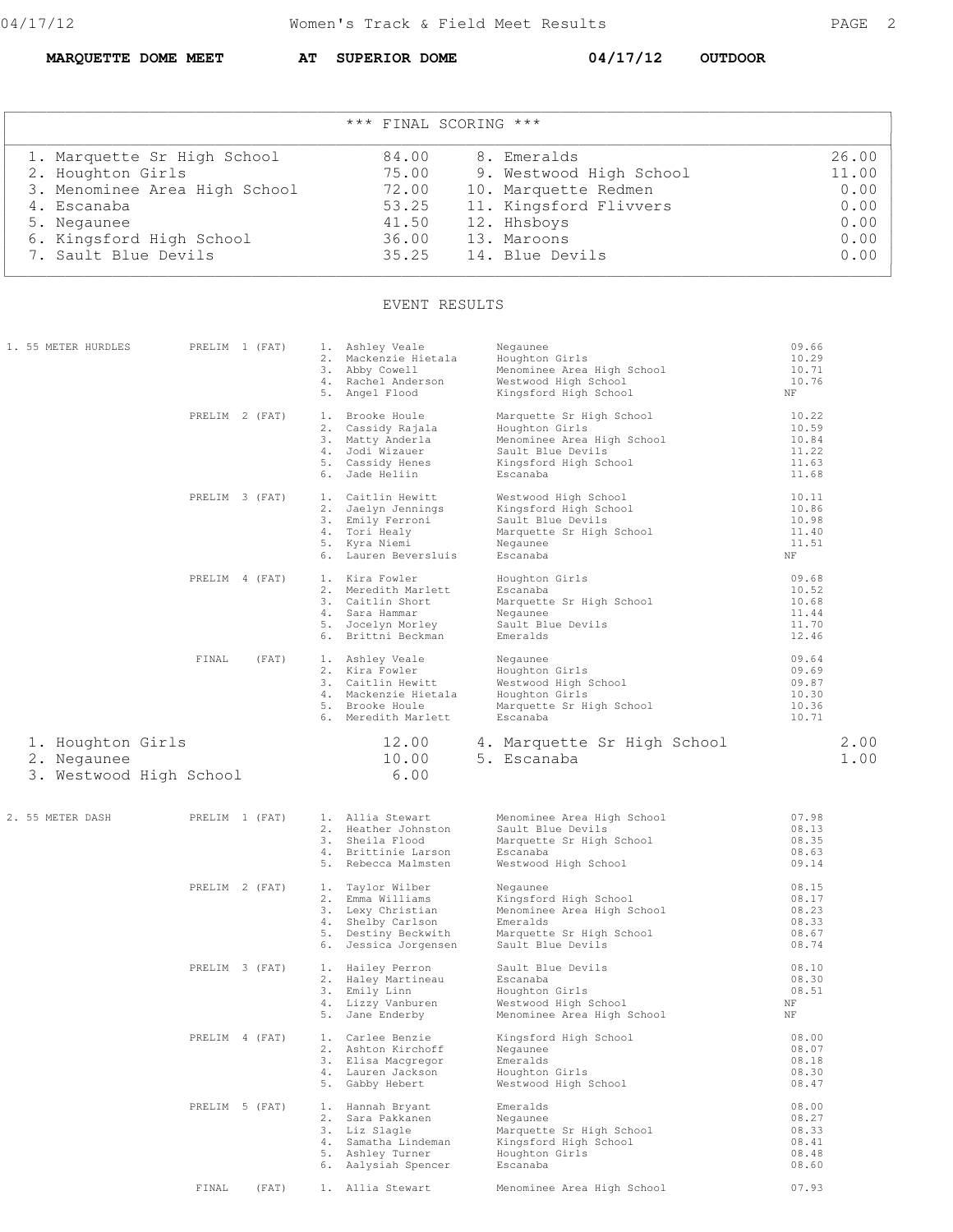| MARQUETTE DOME MEET                                                                                                          | AT | <b>SUPERIOR DOME</b>                                                                                                                                                   | 04/17/12<br><b>OUTDOOR</b>                                                                                                                                                                                                                                                                                                                                                                                           |                                                                      |                               |
|------------------------------------------------------------------------------------------------------------------------------|----|------------------------------------------------------------------------------------------------------------------------------------------------------------------------|----------------------------------------------------------------------------------------------------------------------------------------------------------------------------------------------------------------------------------------------------------------------------------------------------------------------------------------------------------------------------------------------------------------------|----------------------------------------------------------------------|-------------------------------|
|                                                                                                                              |    | 2. Carlee Benzie<br>3. Hannah Bryant<br>4. Ashton Kirchoff<br>5. Hailey Perron<br>6. Heather Johnston                                                                  | Kingsford High School<br>Emeralds<br>Negaunee<br>Sault Blue Devils<br>Sault Blue Devils                                                                                                                                                                                                                                                                                                                              | 07.96<br>07.99<br>08.05<br>08.12<br>08.25                            |                               |
| 1. Negaunee<br>2. Houghton Girls<br>3. Menominee Area High School<br>4. Kingsford High School<br>5. Emeralds                 |    | 14.00<br>12.00<br>10.00<br>8.00<br>6.00                                                                                                                                | 6. Westwood High School<br>7. Sault Blue Devils<br>8. Marquette Sr High School<br>9. Escanaba                                                                                                                                                                                                                                                                                                                        |                                                                      | 6.00<br>3.00<br>2.00<br>1.00  |
| 3. 3200 METER RELAY<br>FINAL<br>(FAT)                                                                                        |    | 1. Marquette Sr High School (A)<br>2. Houghton Girls (A)<br>3. Escanaba (A)<br>4. Menominee Area High School (A)<br>5. Negaunee (A)<br>6. Sault Blue Devils (A)        | (Liana Storm, Kendra Palomaki, Calla Martysz, Shayla Heubner)<br>(Angela Becia, Ashley Laux, Kelsie Richards, Adeline Grier-welch)<br>(Elise Oswald, Isabelle Wellman, Joanie Stacey, Aubree Peterson)<br>(Erin Wickman, Stacey Mathieu, Autumn Mcclure, Kameron Burmeister)<br>(Clara Churchill, Allison Carlson, Marla Riutta, Jayne Alexander)<br>(Cheyenne Lajoice, Missy Zenker, Savanna Pinkoski, Rachel Cook) | 10:37.23<br>10:38.43<br>10:40.54<br>10:42.68<br>11:05.73<br>11:08.50 |                               |
| 1. Houghton Girls<br>2. Negaunee<br>3. Menominee Area High School<br>4. Marquette Sr High School<br>5. Kingsford High School |    | 20.00<br>16.00<br>14.00<br>12.00<br>8.00                                                                                                                               | 6. Escanaba<br>7. Emeralds<br>8. Westwood High School<br>9. Sault Blue Devils                                                                                                                                                                                                                                                                                                                                        |                                                                      | 7.00<br>6.00<br>6.00<br>4.00  |
| 4. 800 METER RELAY<br>FINAL HEAT 1 (FAT)                                                                                     |    | 1. Negaunee (A)<br>2. Emeralds (A)<br>3. Houghton Girls (A)<br>4. Westwood High School (A)                                                                             | (Ashley Veale, Sarah Tresseder, Ashley Tresseder, Ashton Kirchoff)<br>(Elisa Macgregor, Shelby Carlson, Hannah Bryant, Kyra Lauzon)<br>(Natalie Datto, Crystal Massoglia, Kira Fowler, Cassidy Rajala)<br>(Rachel Anderson, Gabby Hebert, Lizzy Vanburen, Tayler Gray)                                                                                                                                               | 1:58.15<br>1:59.66<br>2:00.54<br>2:11.61                             |                               |
| FINAL HEAT 2 (FAT)                                                                                                           |    | 1. Kingsford High School (A)<br>2. Menominee Area High School (A)<br>3. Sault Blue Devils (A)<br>4. Escanaba (A)<br>5. Marquette Sr High School (A)                    | (Carlee Benzie, Amber Larson, Hannah Tresedder, Emma Williams)<br>(Jane Enderby, Courtney Conery, Lexy Christian, Allia Stewart)<br>(Heather Johnston, Kaitlyn Thomas, Hailey Perron, Bree Swan)<br>(Haley Martineau, Lynsey Collins, Kayla Harris, Olivia Nash)<br>(Liz Slagle, Brooke Houle, Ashton Guidebeck, Sheila Flood)                                                                                       | 1:57.52<br>1:57.65<br>1:58.14<br>1:58.60<br>1:58.68                  |                               |
| FINAL<br>(FAT)                                                                                                               |    | 1. Kingsford High School (A)<br>2. Menominee Area High School (A)<br>3. Sault Blue Devils (A)<br>4. Negaunee (A)<br>5. Escanaba (A)<br>6. Marquette Sr High School (A) | (Carlee Benzie, Amber Larson, Hannah Tresedder, Emma Williams)<br>(Jane Enderby, Courtney Conery, Lexy Christian, Allia Stewart)<br>(Heather Johnston, Kaitlyn Thomas, Hailey Perron, Bree Swan)<br>(Ashley Veale, Sarah Tresseder, Ashley Tresseder, Ashton Kirchoff)<br>(Haley Martineau, Lynsey Collins, Kayla Harris, Olivia Nash)<br>(Liz Slagle, Brooke Houle, Ashton Guidebeck, Sheila Flood)                 | 1:57.52<br>1:57.65<br>1:58.14<br>1:58.15<br>1:58.60<br>1:58.68       |                               |
| 1. Menominee Area High School<br>2. Negaunee<br>3. Houghton Girls<br>4. Kingsford High School<br>5. Marquette Sr High School |    | 22.00<br>20.00<br>20.00<br>18.00<br>13.00                                                                                                                              | 6. Sault Blue Devils<br>7. Escanaba<br>8. Westwood High School<br>9. Emeralds                                                                                                                                                                                                                                                                                                                                        |                                                                      | 10.00<br>9.00<br>6.00<br>6.00 |
| 5. 1600 METER RUN<br>FINAL<br>(FAT)                                                                                          |    | 1. Jessica Fluette<br>2. Stacey Mathieu<br>3. Marika Abbott<br>4. Erin Wickman<br>5. Cassidy Thomas<br>6. Savanna Pinkoski                                             | Marquette Sr High School<br>Menominee Area High School<br>Houghton Girls<br>Menominee Area High School<br>Marquette Sr High School<br>Sault Blue Devils                                                                                                                                                                                                                                                              | 5:42.21<br>5:43.94<br>5:53.49<br>5:54.40<br>6:06.80<br>6:08.97       |                               |
| 1. Menominee Area High School<br>2. Houghton Girls<br>3. Marquette Sr High School<br>4. Negaunee<br>5. Kingsford High School |    | 34.00<br>26.00<br>25.00<br>20.00<br>18.00                                                                                                                              | 6. Sault Blue Devils<br>7. Escanaba<br>8. Westwood High School<br>9. Emeralds                                                                                                                                                                                                                                                                                                                                        |                                                                      | 11.00<br>9.00<br>6.00<br>6.00 |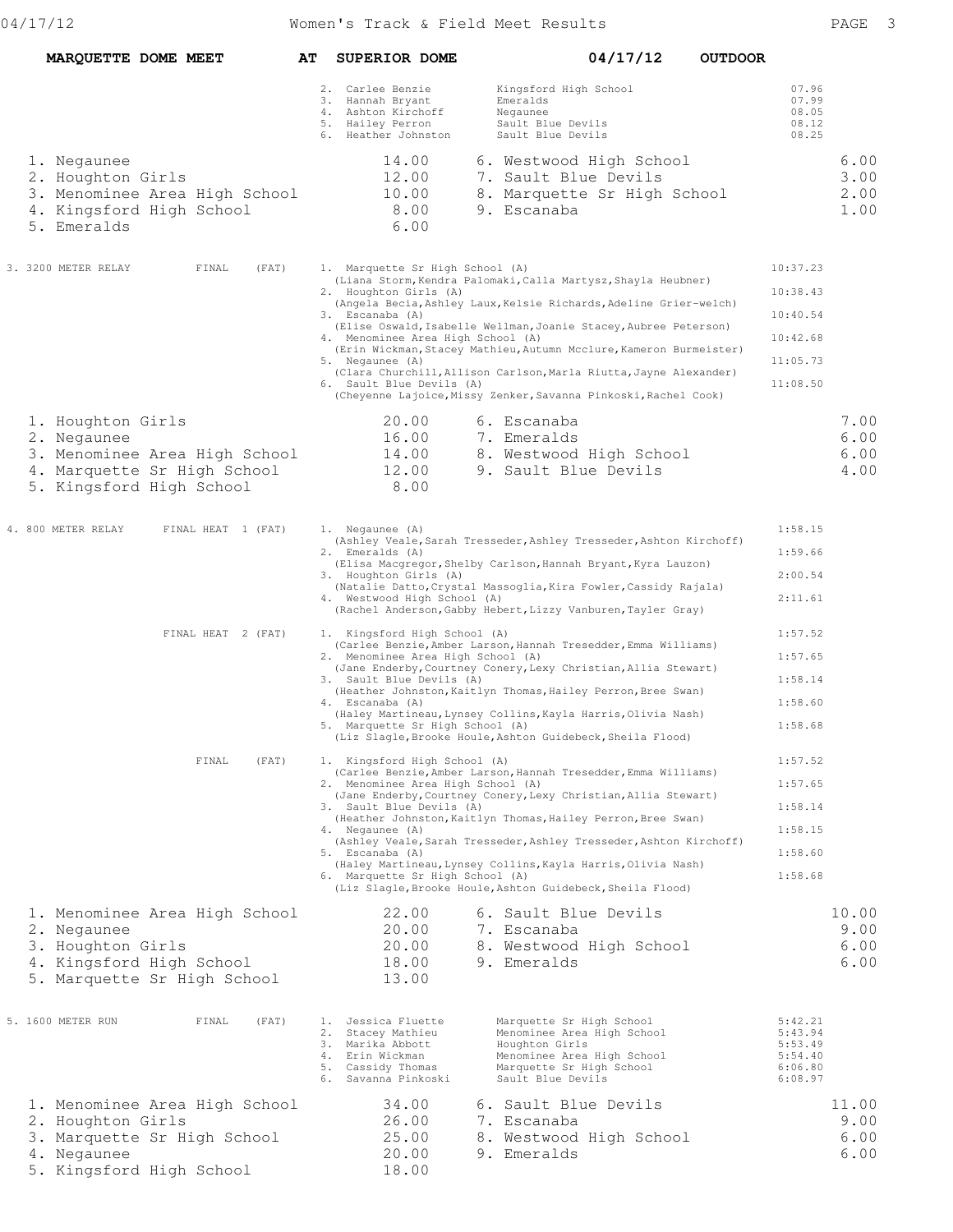**MARQUETTE DOME MEET AT SUPERIOR DOME 04/17/12 OUTDOOR** 

| 6. 400 METER DASH                                           | FINAL HEAT 1 (FAT)                                                                       | 1. Kendal Syers                                                                                                                                                                                                                                                                                  | Westwood High School                                                                                                                                                                                                                                                                   | 1:15.30                                                                                                                                           |
|-------------------------------------------------------------|------------------------------------------------------------------------------------------|--------------------------------------------------------------------------------------------------------------------------------------------------------------------------------------------------------------------------------------------------------------------------------------------------|----------------------------------------------------------------------------------------------------------------------------------------------------------------------------------------------------------------------------------------------------------------------------------------|---------------------------------------------------------------------------------------------------------------------------------------------------|
|                                                             |                                                                                          | 2. Sydney Warren<br>3. Rhonda Martin<br>4. Brittni Beckman<br>5. Kayla Jacobsen                                                                                                                                                                                                                  | Kingsford High School<br>Kingsford High School<br>Emeralds<br>Houghton Girls                                                                                                                                                                                                           | 1:16.95<br>1:20.54<br>1:21.62<br>ΝF                                                                                                               |
|                                                             | FINAL HEAT 2 (FAT)                                                                       | 1. Caitlin Hewitt<br>2. Michelle Laux<br>3. Wyleen Kniola<br>4. Emily Carlson<br>5. Isabel Sharp                                                                                                                                                                                                 | Westwood High School<br>Houghton Girls<br>Negaunee<br>Westwood High School<br>Houghton Girls                                                                                                                                                                                           | 1:10.69<br>1:11.48<br>1:12.76<br>1:12.89<br>1:13.58                                                                                               |
|                                                             | FINAL HEAT 3 (FAT)                                                                       | 1. Sarah Tresseder<br>2. Kennedy Mcdonnell<br>3. Andrea Roell<br>4. Jenna Rasner<br>5. Missy Zenker                                                                                                                                                                                              | Negaunee<br>Menominee Area High School<br>Kingsford High School<br>Menominee Area High School<br>Sault Blue Devils                                                                                                                                                                     | 1:09.40<br>1:09.83<br>1:10.17<br>1:10.33<br>1:12.68                                                                                               |
|                                                             | FINAL HEAT 4 (FAT)                                                                       | 1. Kameron Burmeister<br>2. Kendra Palomaki<br>3. Mollee Ostrenga<br>4. Shontora Anderson                                                                                                                                                                                                        | Menominee Area High School<br>Marquette Sr High School<br>Escanaba<br>Sault Blue Devils                                                                                                                                                                                                | 1:07.88<br>1:08.42<br>1:11.81<br>1:19.42                                                                                                          |
|                                                             | FINAL HEAT 5 (FAT)                                                                       | 1. Hunter Viitala<br>2. Aubree Peterson<br>3. Bree Swan<br>4. Jocelyn Clickner<br>5. Lynsey Collins<br>6. Kathleen Noblet                                                                                                                                                                        | Marquette Sr High School<br>Escanaba<br>Sault Blue Devils<br>Negaunee<br>Escanaba<br>Marquette Sr High School                                                                                                                                                                          | 1:04.53<br>1:04.88<br>1:06.98<br>1:08.02<br>1:08.96<br>ΝF                                                                                         |
|                                                             | FINAL<br>(FAT)                                                                           | 1. Hunter Viitala<br>2. Aubree Peterson<br>3. Bree Swan<br>4. Kameron Burmeister<br>5. Jocelyn Clickner<br>6. Kendra Palomaki                                                                                                                                                                    | Marquette Sr High School<br>Escanaba<br>Sault Blue Devils<br>Menominee Area High School<br>Negaunee<br>Marquette Sr High School                                                                                                                                                        | 1:04.53<br>1:04.88<br>1:06.98<br>1:07.88<br>1:08.02<br>1:08.42                                                                                    |
| 3. Houghton Girls<br>4. Negaunee                            | 1. Menominee Area High School<br>2. Marquette Sr High School<br>5. Kingsford High School | 38.00<br>36.00<br>26.00<br>22.00<br>18.00                                                                                                                                                                                                                                                        | 6. Sault Blue Devils<br>7. Escanaba<br>8. Westwood High School<br>9. Emeralds                                                                                                                                                                                                          | 17.00<br>17.00<br>6.00<br>6.00                                                                                                                    |
| 7. 800 METER RUN                                            | FINAL HEAT 1 (FAT)                                                                       | 1. Amy Giese<br>2. Megan Chapman<br>3. Ally Jacques<br>4. Olivia Holmberg<br>5. Maya Henricksen<br>6. Britanny Zellar<br>7. Knudsen Kirstine<br>8. Alexis Anderson<br>9. Rebekah Wickman<br>10. Kendal Syers<br>11. Julnel Lindeman<br>12. Kelsie Richards<br>13. Sierra Fayas                   | Escanaba<br>Westwood High School<br>Sault Blue Devils<br>Emeralds<br>Kingsford High School<br>Emeralds<br>Westwood High School<br>Kingsford High School<br>Menominee Area High School<br>Westwood High School<br>Emeralds<br>Houghton Girls<br>Kingsford High School                   | 2:51.11<br>2:55.80<br>2:57.32<br>3:08.28<br>3:09.20<br>3:10.14<br>3:15.88<br>3:24.72<br>NF<br>ΝF<br>NF<br>NF<br>ΝF                                |
|                                                             | FINAL HEAT 2 (FAT)                                                                       | 1.<br>Shayla Heubner<br>2. Stacey Mathieu<br>3. Rachel Cook<br>4. Liana Storm<br>5. Clara Churchill<br>6. Angela Becia<br>7. Elise Oswald<br>8. Ashley Laux<br>9. Isabelle Wellman<br>10. Jayne Alexander<br>11. Cheyenne Lajoice<br>12. Erin Wickman<br>13. Marla Riutta<br>14. Jessica Fluette | Marquette Sr High School<br>Menominee Area High School<br>Sault Blue Devils<br>Marquette Sr High School<br>Negaunee<br>Houghton Girls<br>Escanaba<br>Houghton Girls<br>Escanaba<br>Negaunee<br>Sault Blue Devils<br>Menominee Area High School<br>Negaunee<br>Marquette Sr High School | 2:31.80<br>2:35.96<br>2:41.24<br>2:42.66<br>2:43.35<br>2:44.08<br>2:44.36<br>2:44.60<br>2:49.45<br>2:50.46<br>2:53.95<br>2:54.99<br>2:58.47<br>ΝF |
|                                                             | FINAL<br>(FAT)                                                                           | 1. Shayla Heubner<br>2. Stacey Mathieu<br>3. Rachel Cook<br>4. Liana Storm<br>5. Clara Churchill<br>6. Angela Becia                                                                                                                                                                              | Marquette Sr High School<br>Menominee Area High School<br>Sault Blue Devils<br>Marquette Sr High School<br>Negaunee<br>Houghton Girls                                                                                                                                                  | 2:31.80<br>2:35.96<br>2:41.24<br>2:42.66<br>2:43.35<br>2:44.08                                                                                    |
| 3. Houghton Girls<br>4. Negaunee<br>5.<br>Sault Blue Devils | 1. Marquette Sr High School<br>2. Menominee Area High School                             | 50.00<br>46.00<br>27.00<br>24.00<br>23.00                                                                                                                                                                                                                                                        | 6. Kingsford High School<br>7. Escanaba<br>8. Westwood High School<br>9. Emeralds                                                                                                                                                                                                      | 18.00<br>17.00<br>6.00<br>6.00                                                                                                                    |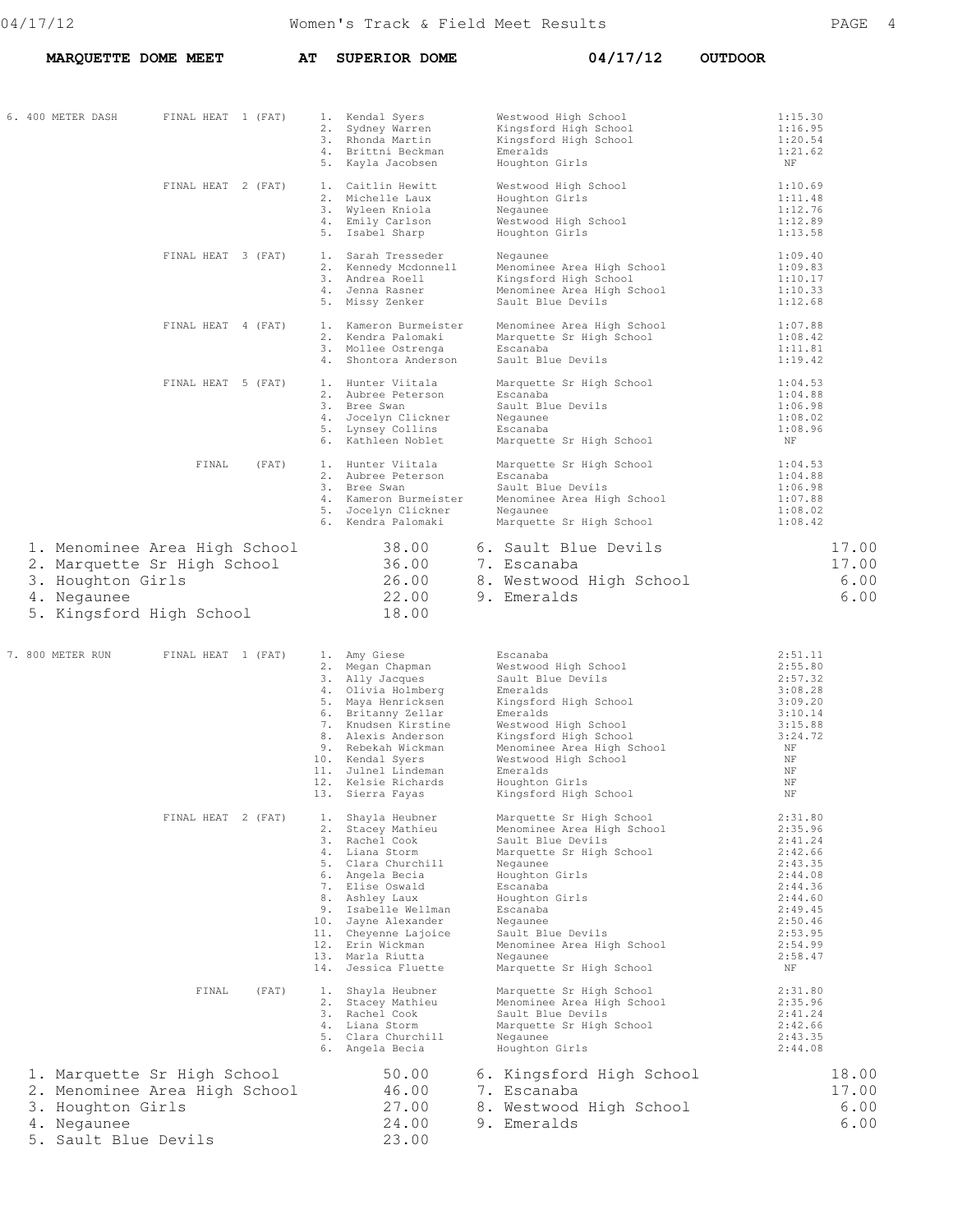| MARQUETTE DOME MEET                                                                                             |                    | AΤ | <b>SUPERIOR DOME</b>                                                                                                                                            | 04/17/12                                                                                                                                                                                                                                                                                                                                                                                                               | <b>OUTDOOR</b>                                                       |
|-----------------------------------------------------------------------------------------------------------------|--------------------|----|-----------------------------------------------------------------------------------------------------------------------------------------------------------------|------------------------------------------------------------------------------------------------------------------------------------------------------------------------------------------------------------------------------------------------------------------------------------------------------------------------------------------------------------------------------------------------------------------------|----------------------------------------------------------------------|
| 8. 200 METER DASH                                                                                               | FINAL HEAT 1       |    | 1. Natalie Datto<br>2. Taylor Lockwood                                                                                                                          | Houghton Girls<br>Emeralds                                                                                                                                                                                                                                                                                                                                                                                             | 29.34<br>ΝF                                                          |
|                                                                                                                 | FINAL HEAT 2 (FAT) |    | 1. Shelby Carlson<br>2. Marika Abbott<br>3. Emma Williams<br>4. Amber Larson<br>5. Rebecca Malmsten<br>6. Tayler Gray                                           | Emeralds<br>Houghton Girls<br>Kingsford High School<br>Kingsford High School<br>Westwood High School<br>Westwood High School                                                                                                                                                                                                                                                                                           | 29.46<br>30.03<br>30.56<br>30.71<br>32.80<br>34.96                   |
|                                                                                                                 | FINAL HEAT 3 (FAT) |    | 1. Taylor Dillinger<br>2. Ashton Guidebeck<br>3. Hailey Perron<br>4. Ashton Kirchoff<br>5. Kayla Harris<br>6. Jane Enderby                                      | Houghton Girls<br>Marquette Sr High School<br>Sault Blue Devils<br>Negaunee<br>Escanaba<br>Menominee Area High School                                                                                                                                                                                                                                                                                                  | 29.73<br>29.83<br>29.84<br>30.77<br>31.17<br>NF                      |
|                                                                                                                 | FINAL HEAT 4 (FAT) |    | 1. Carlee Benzie<br>2. Ashley Tresseder<br>3. Jocelyn Clickner<br>4. Lynsey Collins<br>5. Sheila Flood<br>6. Liz Slagle                                         | Kingsford High School<br>Negaunee<br>Negaunee<br>Escanaba<br>Marquette Sr High School<br>Marquette Sr High School                                                                                                                                                                                                                                                                                                      | 29.19<br>29.33<br>29.93<br>30.26<br>30.87<br>NF                      |
|                                                                                                                 | FINAL HEAT 5 (FAT) |    | 1. Olivia Nash<br>2. Allia Stewart<br>3. Lexy Christian<br>4. Bree Swan<br>5. Kyra Lauzon<br>6. Heather Johnston                                                | Escanaba<br>Menominee Area High School<br>Menominee Area High School<br>Sault Blue Devils<br>Emeralds<br>Sault Blue Devils                                                                                                                                                                                                                                                                                             | 28.83<br>28.86<br>29.28<br>29.41<br>29.64<br>30.82                   |
|                                                                                                                 | FINAL<br>(FAT)     |    | 1. Olivia Nash<br>2. Allia Stewart<br>3. Carlee Benzie<br>4. Lexy Christian<br>5. Ashley Tresseder<br>6. Natalie Datto                                          | Escanaba<br>Menominee Area High School<br>Kingsford High School<br>Menominee Area High School<br>Negaunee<br>Houghton Girls                                                                                                                                                                                                                                                                                            | 28.83<br>28.86<br>29.19<br>29.28<br>29.33<br>29.34                   |
| 1. Menominee Area High School<br>2. Marquette Sr High School<br>3. Houghton Girls<br>4. Escanaba<br>5. Negaunee |                    |    | 58.00<br>50.00<br>28.00<br>27.00<br>26.00                                                                                                                       | 6. Kingsford High School<br>7. Sault Blue Devils<br>8. Westwood High School<br>9. Emeralds                                                                                                                                                                                                                                                                                                                             | 24.00<br>23.00<br>6.00<br>6.00                                       |
| 9. 3200 METER RUN                                                                                               | FINAL<br>(FAT)     |    | 1. Calla Martysz<br>2. Autumn Mcclure<br>3. Kelsie Richards<br>4. Abby Potts<br>5. Lilly Jonhson<br>6. Mariah Savolainen                                        | Marquette Sr High School<br>Menominee Area High School<br>Houghton Girls<br>Marquette Sr High School<br>Menominee Area High School<br>Negaunee                                                                                                                                                                                                                                                                         | 12:27.59<br>12:28.16<br>12:30.31<br>13:11.18<br>13:20.21<br>13:33.39 |
| 1. Menominee Area High School<br>2. Marquette Sr High School<br>3. Houghton Girls<br>4. Escanaba<br>5. Negaunee |                    |    | 68.00<br>64.00<br>34.00<br>27.00<br>27.00                                                                                                                       | 6. Kingsford High School<br>7. Sault Blue Devils<br>8. Westwood High School<br>9. Emeralds                                                                                                                                                                                                                                                                                                                             | 24.00<br>23.00<br>6.00<br>6.00                                       |
| 10. 1600 METER RELAY                                                                                            | FINAL HEAT 1 (FAT) |    | 1. Negaunee (A)<br>2. Menominee Area High School (A)<br>3. Kingsford High School (A)<br>4. Westwood High School (A)                                             | (Jocelyn Clickner, Ashley Veale, Clara Churchill, Jayne Alexander)<br>(Jane Enderby, Kameron Burmeister, Jenna Rasner, Courtney Conery)<br>(Emma Williams, Hannah Tresedder, Amber Larson, Andrea Roell)<br>(Emily Carlson, Kendal Syers, Caitlin Hewitt, Megan Chapman)                                                                                                                                               | 4:33.24<br>4:35.90<br>4:55.03<br>5:08.27                             |
|                                                                                                                 | FINAL HEAT 2 (FAT) |    | 1. Marquette Sr High School (A)<br>2. Houghton Girls (A)<br>3. Escanaba (A)<br>4. Sault Blue Devils (A)                                                         | (Kathleen Noblet, Hunter Viitala, Shayla Heubner, Jessica Fluette)<br>(Natalie Datto, Angela Becia, Elisa Jurmu, Adeline Grier-welch)<br>(Brittinie Larson, Mollee Ostrenga, Lynsey Collins, Aubree Peterson)<br>(Shontora Anderson, Hailey Perron, Bree Swan, Rachel Cook)                                                                                                                                            | 4:24.99<br>4:29.34<br>4:33.16<br>4:47.85                             |
|                                                                                                                 | FINAL<br>(FAT)     |    | 1. Marquette Sr High School (A)<br>2. Houghton Girls (A)<br>3. Escanaba (A)<br>4. Negaunee (A)<br>5. Menominee Area High School (A)<br>6. Sault Blue Devils (A) | (Kathleen Noblet, Hunter Viitala, Shayla Heubner, Jessica Fluette)<br>(Natalie Datto, Angela Becia, Elisa Jurmu, Adeline Grier-welch)<br>(Brittinie Larson, Mollee Ostrenga, Lynsey Collins, Aubree Peterson)<br>(Jocelyn Clickner, Ashley Veale, Clara Churchill, Jayne Alexander)<br>(Jane Enderby, Kameron Burmeister, Jenna Rasner, Courtney Conery)<br>(Shontora Anderson, Hailey Perron, Bree Swan, Rachel Cook) | 4:24.99<br>4:29.34<br>4:33.16<br>4:33.24<br>4:35.90<br>4:47.85       |